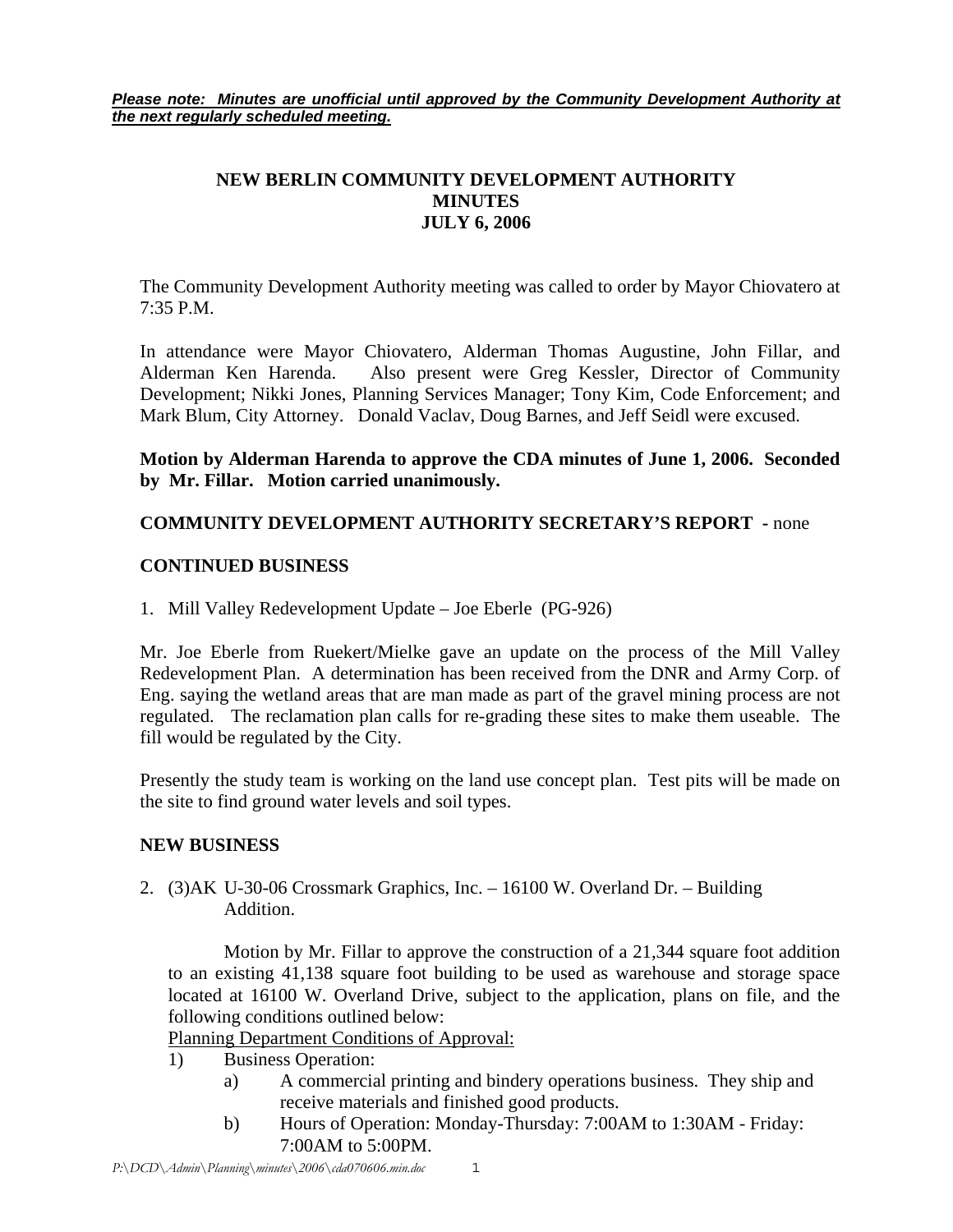- c) Please see the attached Plan of operation for complete details on their operations. Any change in the Plan of Operation shall require review by staff and possible approval by CDA prior to implementation.
- 2) Applicant shall not be issued a Zoning Permit until the architecture has been reviewed by the Architectural Review Committee, approved by the CDA, and staff has verified that all architectural and site development standards comply with the adopted New Berlin Industrial Park Redevelopment Plan and New Berlin Municipal Code, as appropriate and where applicable.
- 3) All existing and new roof-top equipment, dumpsters and all pad mounted equipment shall be screened from view from the centerline of any public right-ofway as identified in the New Berlin Industrial Park Redevelopment Plan.
- 4) Applicant shall submit a landscaping plan that complies with the requirements of the New Berlin Industrial Park Special Plan Overlay Ordinance and Plan and shall be approved by Staff. Please see to it that a revised landscaping plan meets the requirements of the New Berlin Industrial Park Special Plan Overlay Ordinance and Plan is submitted prior to issuance of the Zoning Permit. The specific guidelines are outlined in Ordinance No. 2294.
- 5) Applicant shall also be required to submit separate landscaping bonds/letter of credits for the installation and maintenance of the landscaping.
- 6) Engineering Concerns:
	- a) Drainage from the addition shall not release to the "East". The anticipated roof drainage shall release to the open ditch along Overland Drive.
	- b) Please show the discharge locations for the sumps that will service the well areas for the depressed loading docks prior to issuance of the Zoning Permit.
	- c) The First Floor elevation of the addition shall match the existing First Floor elevation, (852.56).
	- d) As soon as the existing asphalt at the "North" end of the site is to be removed restoration shall begin immediately. If the area is to be grassed then grading, topsoil and landscaping shall be put in place with little or "no" delay.
	- e) Where the asphalt is to be removed on the "North" part of the site also remove the associated/adjacent driveway access and culvert from this location along  $162<sup>nd</sup>$  Street. The site presently has three (3) accesses to this property.
	- f) The existing drainage all along the "East" side of the property and the proposed addition/structure is less than the allowable minimum of one and half percent, (1.5%) for overland flows. Also, overland drainage sheet drainage for the "North" half of the site is less than one and half percent.
	- g) Silt fence will be required to be extended along the bank of the open ditch running along  $162<sup>nd</sup>$  Street. This requirement is stated to protect the open ditch from erosion from the area to be disturbed with the removal of existing asphalt pavement and landscaped.
	- h) The applicant shall work with the storm water division engineer to determine how the increase in impervious area on the site was calculated prior to issuance of the Zoning Permit. Any increase in impervious area requires water quality components be implemented onsite (NB Developer Handbook Section III.VII. J.5).
- 7) Inspection Department Conditions of Approval: